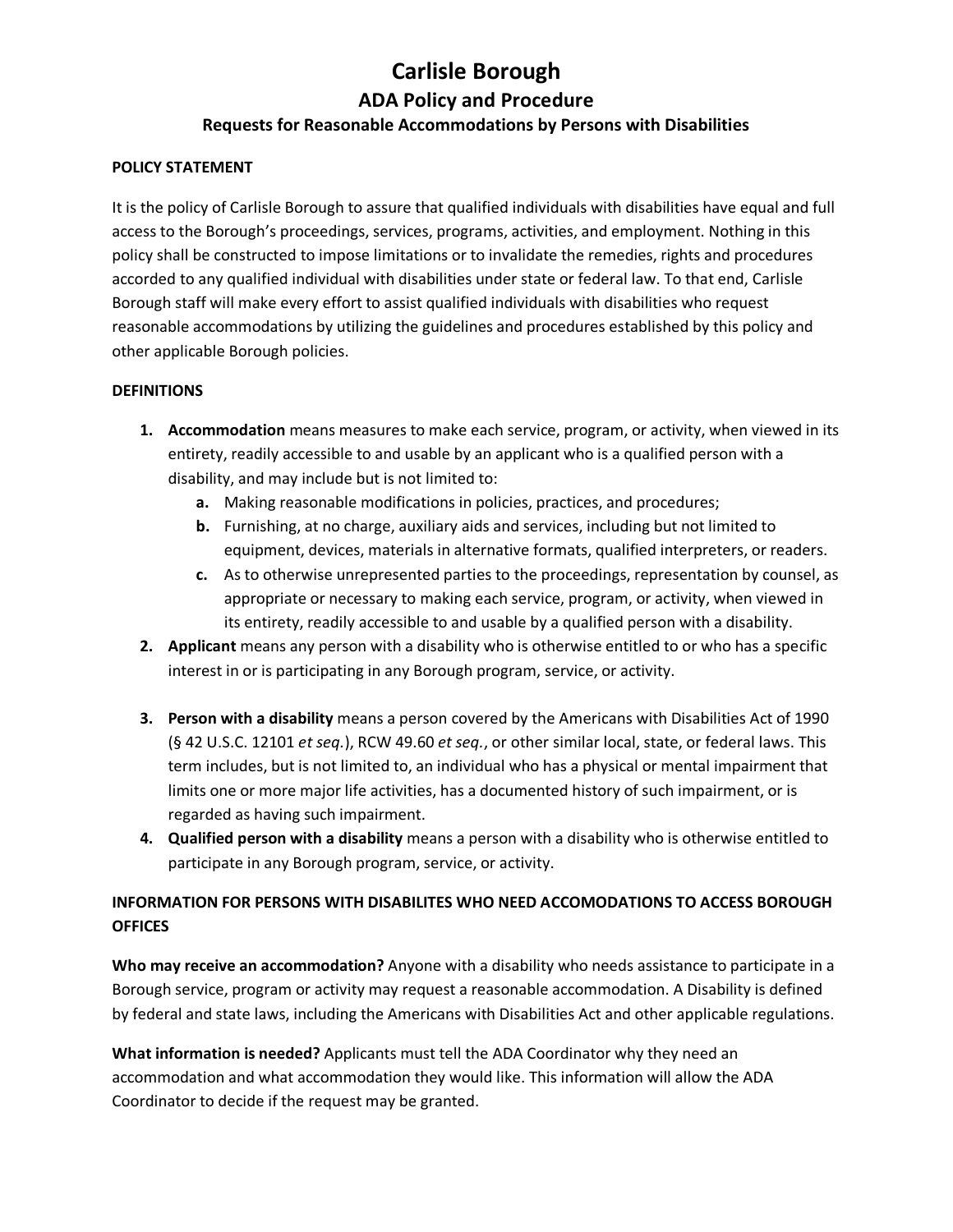**How does an individual ask for a reasonable accommodation?** A **"Request for Reasonable Accommodation Form"** is provided for applicants to complete and submit. The ADA Coordinator may request additional information, if necessary, to determine the need and type of accommodation.

**Where is the form provided to request a reasonable accommodation?** The form is located on the Borough website. Click on "Accessibility" on the bottom menu of the homepage of the Borough website. The form may also be obtained at any Borough office.

**What accommodations may be requested?** Applicants may request accommodations that assist them to fully and meaningfully participate in a Borough meeting, service or activity. Applicants should request the accommodation that will best allow them to do that. A reasonable accommodation could be a sign language interpreter; changes to a meeting site layout to improve lighting, hearing, or mobility; large print or high contrast documents and forms; or assistive listening and seeing devices.

**When should the form be filed?** The form should be filed as soon as applicants know they need an accommodation. The ADA Coordinator will usually need to receive the request at least five (5) days before the accommodation is needed. Requests coming in at later than that will be granted if they are possible.

**Who gets the information?** The request should be submitted to the ADA Coordinator. Information regarding how to contact the ADA Coordinator is available indicated below.

**Must all requests be granted?** No. If, however, the applicant qualifies, the ADA Coordinator will deny an accommodation only if it would cause an undue burden, if it would fundamentally alter the Borough meeting, service or activity; or it would threaten someone's safety or well-being. A request may also be denied if it is submitted less than five (5) days before the accommodation is needed, and is not reasonably possible for the requested accommodation to be provided in the time available. The ADA Coordinator must explain how the requested accommodation meets one of these criteria.

**How will I be notified?** You will be notified as you requested in Section 8 of the "Request for Reasonable Accommodation Form". Also, you will receive a written "Notice of Accommodation".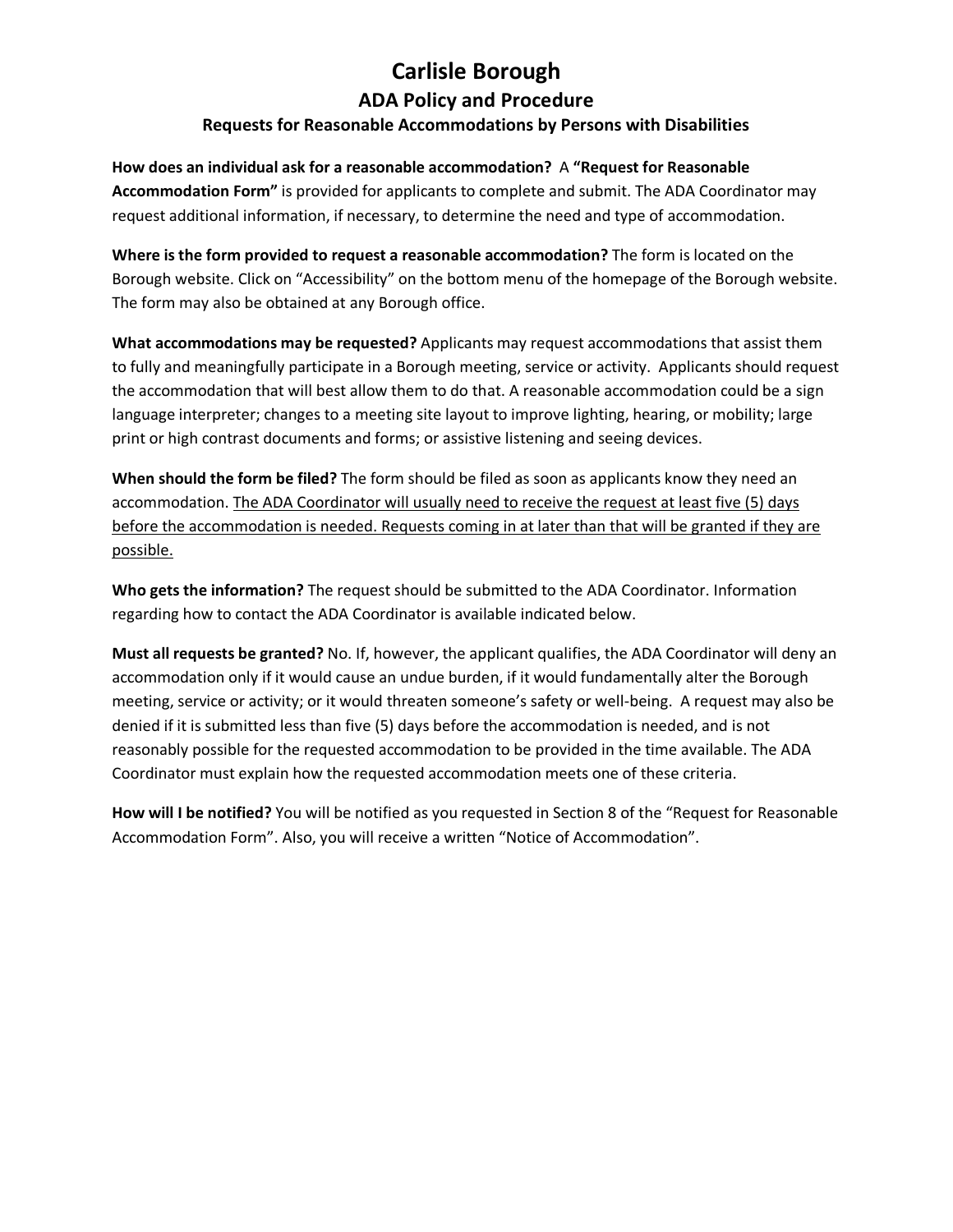#### **INSTRUCTIONS-REQUEST FOR REASONABLE ACCOMMODATIONS**

If you have a disability and you need an accommodation to fully and equally participate in a Borough program, service activity or proceeding, you may request a reasonable accommodation.

To request a reasonable accommodation, complete the **Request for Reasonable Accommodation Form** and return the form to the Carlisle Borough ADA Coordinator listed below: (steps to complete the form are provided in the next sections)

> Human Resource/Risk Manager Carlisle Borough – ADA Coordinator 53 West South St. Carlisle, PA 17013 Phone: 717-249-4422 Relay Service TTY/TTD 711 or 800-654-5984 FAX: 717-240-6615 Email[: ADACoordinator@carlislepa.org](mailto:ADACoordinator@carlislepa.org)

If you need additional help completing the **Request for Reasonable Accommodation Form**, the above listed individual will make arrangements to assist you.

Accommodation requests are available to any qualified person with a disability for whom such accommodation is reasonable and necessary under the Americans with Disabilities Act of 1990 (ADA), other similar local, state, and federal laws.

You may be required to provide additional information to properly evaluate your accommodation request. If needed, the ADA Coordinator may ask that medical and other health information be submitted by you to the ADA Coordinator. An application for accommodation should be made as far in advance as practical of the proceeding or activity for which the accommodation is sought but no less than five (5) days.

#### **STEPS TO COMPLETE REQUEST FOR REASONABLE ACCOMMODATION FORM**

- **Section 1**. Fill in your name, address (street, city, state, and zip code), phone number and email address; if you have an email address.
- **Section 2**. Fill in the Date you are completing the form. (Please print or type all information on form)
- **Section 3**. Identify your specific interest or participation in the service, program or activity for which you need an accommodation by checking the corresponding box. If you check the "Other" box, provide specific information regarding your interest.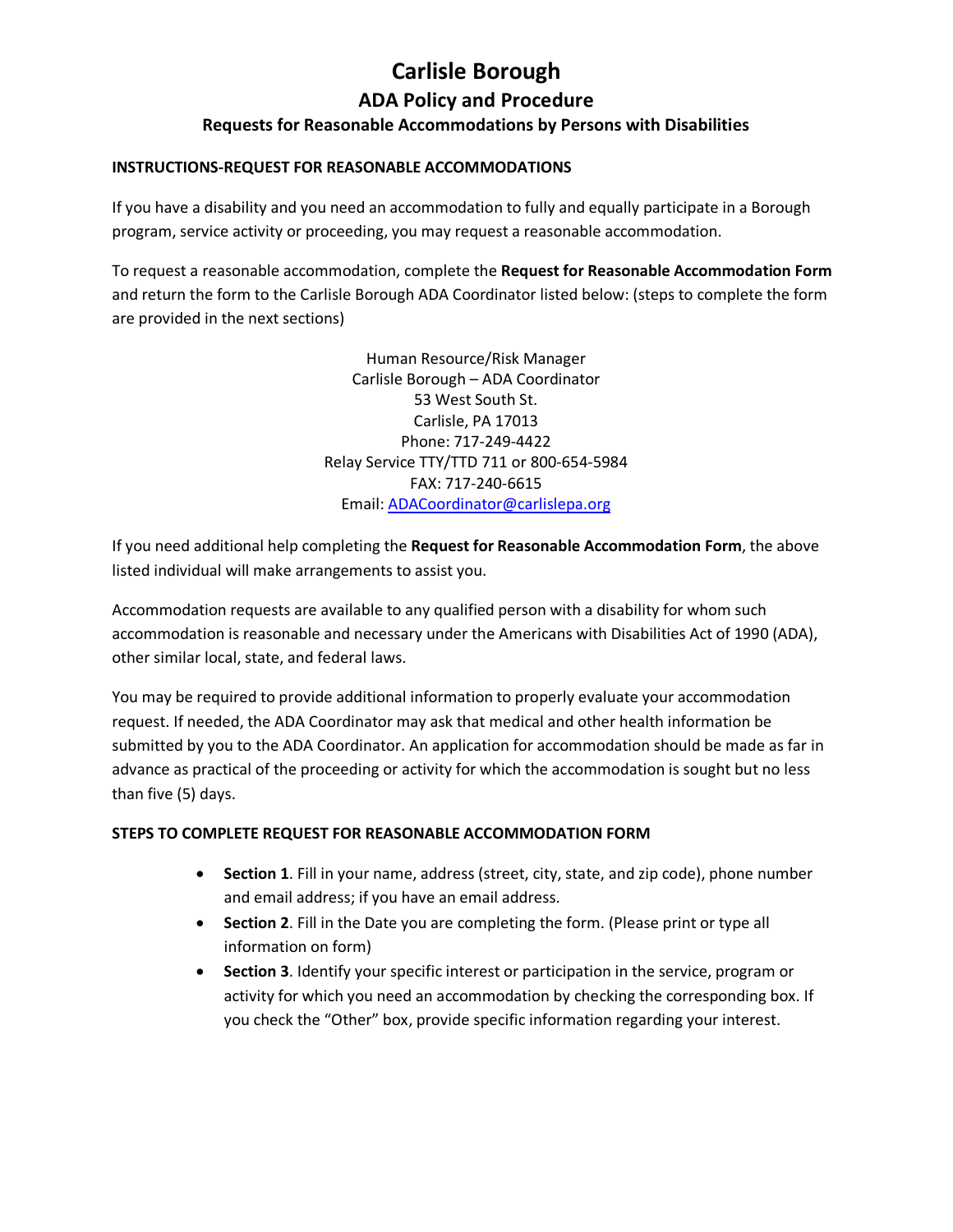# **Carlisle Borough ADA Policy and Procedure**

## **Requests for Reasonable Accommodations by Persons with Disabilities**

- **Section 4.** If you know the date(s) of the meeting(s) or events (s), list them. If you do not know the dates at the time you are submitting the form to the ADA Coordinator, and later determine the dates you will need to be accommodated, please contact the ADA Coordinator.
- **Section 5.** You must explain why the accommodation is needed. You should state the nature of your disability and how it prevents you from participating in the Borough meeting(s) or event(s). If you are unsure, state the disability as best you can and describe how it affects you.
- **Section 6.** What is it you think will help you participate in the Borough meetings(s) or event(s)? Examples of accommodations the ADA Coordinator may be asked to provide include: sign language interpreters, assistive listening devices, note takers, readers for persons with impaired eyesight, removal of barriers for persons with mobility impairments.
- **Section 7.** If there is other information that will help the ADA Coordinator evaluate your request, include it in this section of the form.
- **Section 8.** Check the box which indicates the best way to contact you. Print your name and sign and date the request form. Also, identify the city and state where you are signing the form. Return the form to the ADA Coordinator of the Borough.

#### **NOTICE OF ACCOMMODATION PROCEDURE**

The ADA Coordinator will be responsible for notifying the applicant of the decision regarding their request for reasonable accommodation. The applicant shall be notified of the following information:

- Whether the request was denied or approved
- The type of accommodation to be provided
- The duration of the accommodation
- Who the applicant should contact to acquire the accommodation
- Explanation of the appeal process

The Notice of Accommodation Form will be used to notify the applicant in writing of the decision regarding approval or denial of the accommodation. This report will be submitted to all applicants and will be utilized to supplement and document verbal communications to the applicant regarding the ADA Coordinator's decision.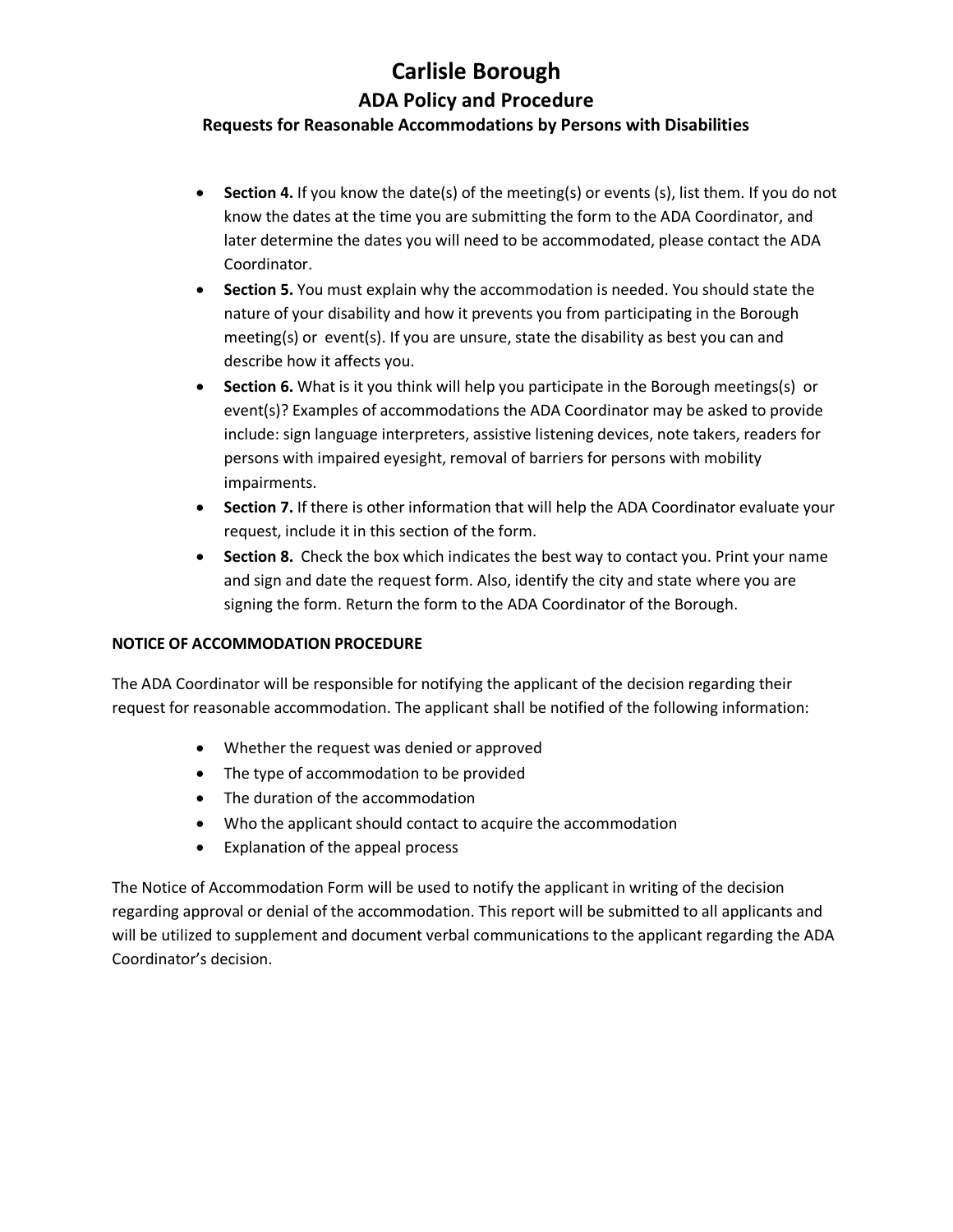#### **DENIAL OF ACCOMMODATION AND APPEAL PROCESS**

#### **DENIAL OF ACCOMMODATION**

An application may be denied only if the ADA Coordinator finds that:

- 1. The applicant has failed to satisfy the substantive requirements of this policy;
- 2. The requested accommodation would create an undue financial or administrative burden;
- 3. The requested accommodation would fundamentally alter the nature of the Borough service, program, or activity; or
- 4. Permitting the applicant to participate in the event with the requested accommodation would create a direct threat to the safety or well-being of the applicant or others.

#### **REVIEW PROCEDURE**

When an accommodation has been denied, an applicant may appeal the decision within five (5) days of the date of denial by submitting a request for review to the Carlisle Borough Assistant Borough Manager. The request for review or appeal may be made in writing, verbally or presented by a third party of behalf of the applicant. The Carlisle Borough Assistant Borough Manager will respond to the applicant within five (5) days of receipt of the appeal to discuss the decision regarding the accommodation denial. If it is determined by the Carlisle Borough Assistant Borough Manager that the appeal of the decision has merit, the Carlisle Borough Assistant Borough Manager will work with the applicant to grant the request or seek resolution of an alternative accommodation that provides equal access to the Borough programs, services, or activities.